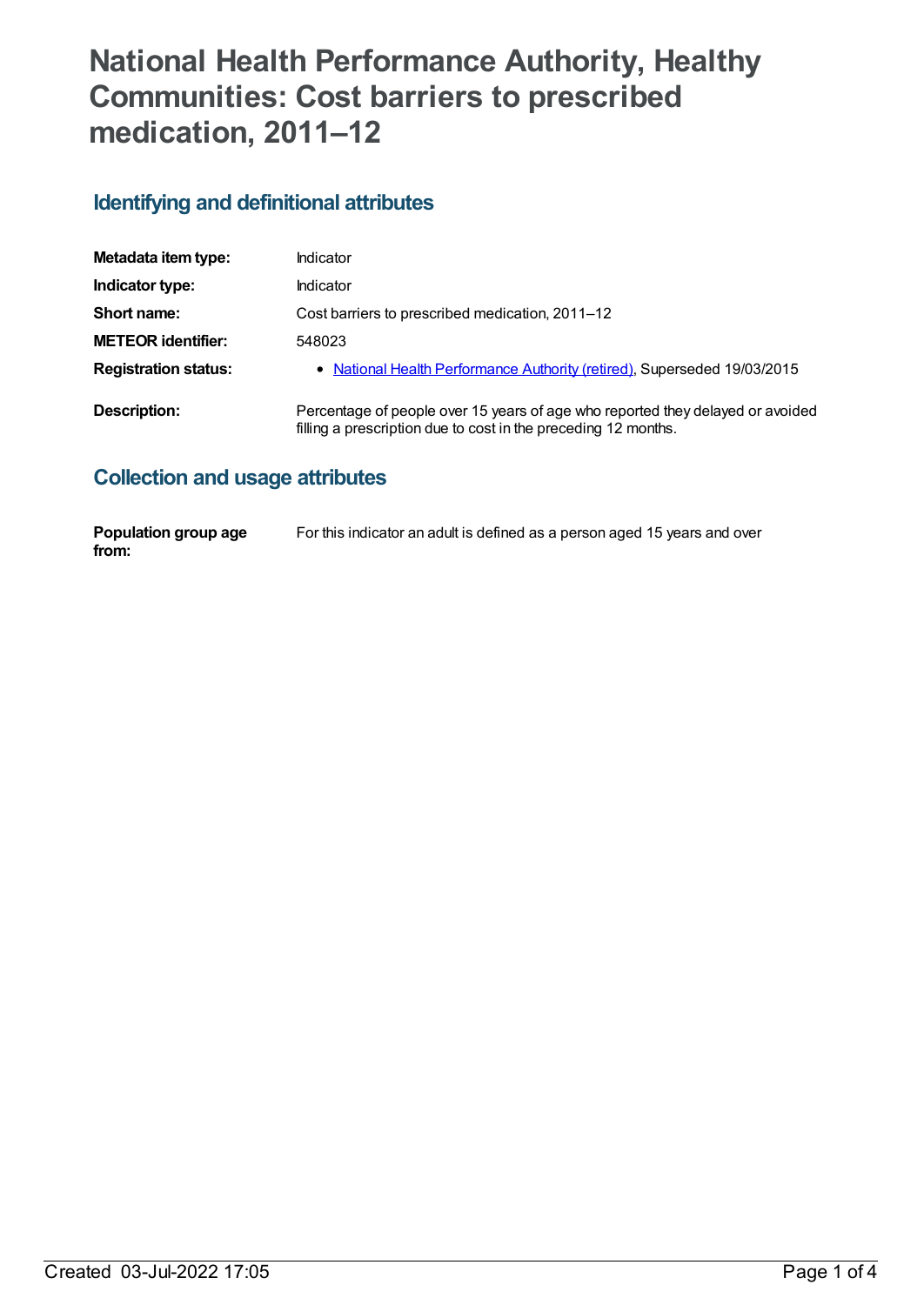**Computation description:** Participants in the Australian Bureau of Statistics (ABS) Patient Experience Survey 2011–12 who delayed or avoided filling a prescription due to cost in preceding 12 months.

> The numerator refers to the number of adults who delayed or avoided filling a prescription due to cost in the preceding 12 months.

The numerator was calculated as the sum of calibrated sample weights for adults who responded that they delayed or avoided filling a prescription due to cost and who were enumerated within the particular Medicare local catchment.

Population is limited to persons aged 15 years and over.

The denominator was calculated as the sum of calibrated sample weights for persons aged 15 years and over who were enumerated within the Medicare Local catchment.

Person level survey weights were calibrated to independent estimates of the population of interest, referred to as 'benchmarks'. Weights calibrated against population benchmarks ensure that the survey estimates conform to independently estimated distributions of the population, rather than to the distribution within the sample itself. These benchmarks account for the distribution of people across state and territory, age group, and sex categories. Note: These benchmarks have not been calibrated for Medicare Local geography.

Analysis by remoteness and Socio-Economic Indexes for Areas (SEIFA) Index of Relative Socio-Economic Disadvantage (IRSD) is based on usual residence of the person.

The measure is presented as a percentage.

95% confidence intervals and relative standard errors are calculated for rates.

National Health Performance Authority developed a suppression protocol to ensure robust reporting of these data at small areas. Data were suppressed based on the following rules:

- All point estimate percentages had a confidence interval width less than 20 percentage points.
- Point estimate percentages between 5% and 15% or between 85% and 95% were only included if their confidence interval width was less than 15 percentage points.
- Point estimate percentages that were less than or equal to 5% or greater than or equal to 95% were included if the confidence interval width was less than 10 percentage points.
- In addition to these constraints, five Medicare Local catchment areas were identified as having a small sample and potentially less robust estimates. These were Far West NSW, Great South Coast (Vic), Local Murray (Vic/NSW), Central and North West Queensland and Kimberley-Pilbara(WA). Point estimate percentages were only included where the confidence interval width was less than 10 percentage points.

| Computation:             | 100 $\times$ (Numerator ÷ Denominator)                                                                                                       |
|--------------------------|----------------------------------------------------------------------------------------------------------------------------------------------|
| Numerator:               | Number of people over 15 years of age who reported they delayed or avoided<br>filling a prescription due to cost in the preceding 12 months. |
| Numerator data elements: | -Data Element / Data Set-                                                                                                                    |
|                          | <u>Person—delayed filling a prescription due to cost indicator, yes/no code N</u>                                                            |
|                          | Data Source                                                                                                                                  |
|                          | <b>ABS Patient Experience Survey (PEx)</b>                                                                                                   |
|                          | Guide for use                                                                                                                                |

Data source type: Survey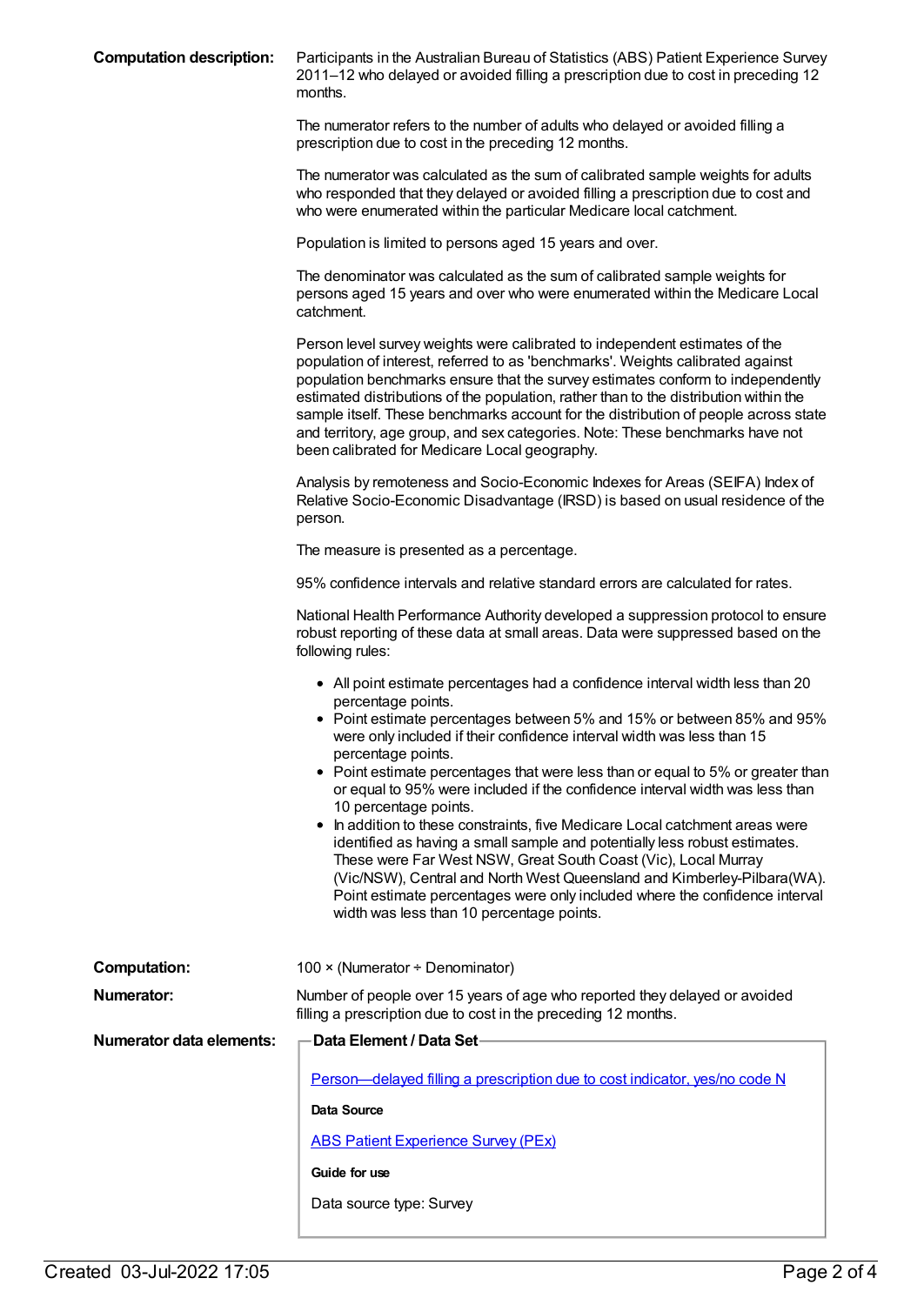| Denominator:                            | Total number of adults aged 15 years and over who were enumerated within the<br>Medicare Local catchment |
|-----------------------------------------|----------------------------------------------------------------------------------------------------------|
| Denominator data<br>elements:           | Data Element / Data Set-                                                                                 |
|                                         | Person-age, total years N[NN]                                                                            |
|                                         | Data Source                                                                                              |
|                                         | <b>ABS Patient Experience Survey (PEx)</b>                                                               |
|                                         | Guide for use                                                                                            |
|                                         | Data source type: Survey                                                                                 |
| Disaggregation:                         | By Medicare Local catchments and Medicare Local peer groups                                              |
| <b>Disaggregation data</b><br>elements: | Data Element / Data Set-                                                                                 |
|                                         | Administrative health region-Medicare Local identifier, code AANNN                                       |
|                                         | Data Element / Data Set-                                                                                 |
|                                         | Administrative health region-Medicare Local peer group, code N                                           |

### **Representational attributes**

| <b>Representation class:</b> | Percentage |
|------------------------------|------------|
| Data type:                   | Real       |
| Unit of measure:             | Person     |
| Format:                      | N[NN].N    |
|                              |            |

# **Indicator conceptual framework**

**Framework and dimensions:**

[PAF-Equity](https://meteor.aihw.gov.au/content/554927) of access

#### **Data source attributes**

| Data sources: | Data Source  |
|---------------|--------------|
|               | $ADOMDE = 1$ |

ABS Patient [Experience](https://meteor.aihw.gov.au/content/394410) Survey (PEx) **Frequency** Annual **Data custodian** Australian Bureau of Statistics

## **Accountability attributes**

| <b>Reporting requirements:</b>                         | National Health Performance Authority - Performance and Accountability<br>Framework |
|--------------------------------------------------------|-------------------------------------------------------------------------------------|
| <b>Organisation responsible</b><br>for providing data: | Australian Bureau of Statistics                                                     |
| <b>Accountability:</b>                                 | National Health Performance Authority                                               |